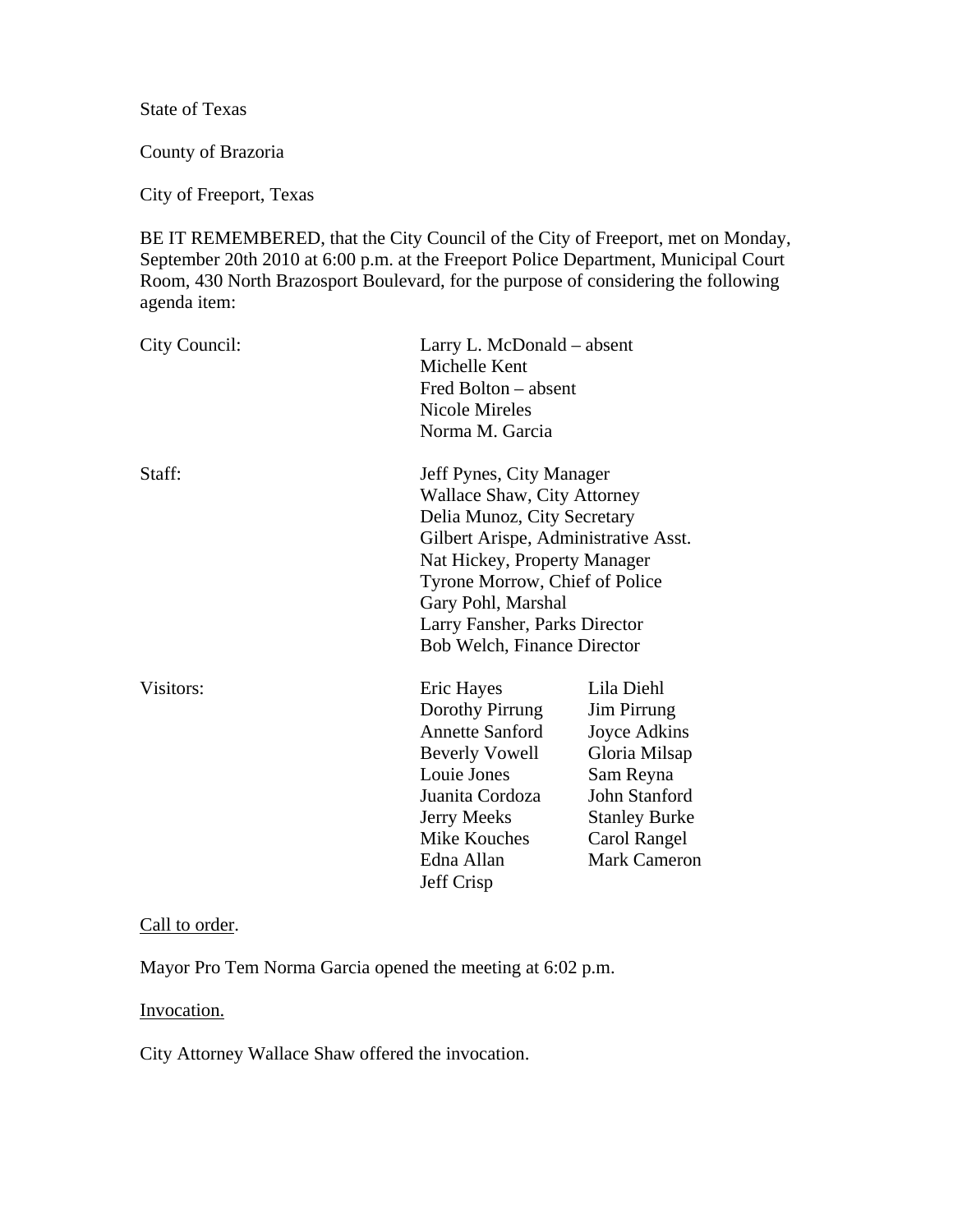## Pledge of Allegiance.

Mayor Pro Tem led the Pledge of Allegiance.

## Consideration of approving the September 7th, 2010 Council Minutes.

On a motion by Councilwoman Kent, seconded by Councilwoman Mireles, with all present voting "aye", Council unanimously approved the September 7th, 2010 Council Minutes.

#### Attending citizens and their business.

Jim Pirrung of 101 Dolphin Lane asked the Council to look into the history of the Golf Course green fees before raising fees; revenues went down. The Freeport Golf Course has a Friday Night Special which is very well attended.

Recognition of Heroic Actions from Freeport Police Officers: Assistant Chief Gus Flores, Officer David Fernandez, Officer Marcos Salinas, Officer Chris Bryant, and Fire Fighter Jessica Vandergrifft.

Chief Morrow presented a plague to the above officers for their heroic efforts and selfless actions. On August 8<sup>th</sup>, 2010, Freeport Police Officers: Assistant Chief Gus Flores, Officer David Fernandez, Officer Marcos Salinas, Officer Chris Bryant and Fire Fighter Jessica Vandergrifft responded to a call on 403 South Front Street, "Mitchell's Bait and Tackle" for a boating accident. Five people were in the water, one was unconscious and four were panic-stricken; they were not wearing life guards and were clinging to the capsized boat. They dove in the water, placed life vests on the victims and removed them from the water safely.

Presentation from the Freeport Lion Host donating \$12,000 to the Freeport Police Department for the purchase of a narcotic dog.

Freeport Lion Host Club lst Vice President, Kristle Kersten and Chairwoman of the Fishing Fiesta presented a \$12,000 check to the Freeport Police Department for the purchase of a narcotic dog. Ann Johnson – 2nd Vice President thanked all the sponsors for their support.

Mayor Pro Tem Norma Garcia also member of the Freeport Lion Host Club thanked the Club for their donation.

#### Presentation of Texas Parks & Wildlife Trail Grant for the wetlands area on Hwy 36.

City Manager Jeff Pynes advised Council and audience that the City was awarded \$199,898 to complete the wetlands along Highway 36 immediately South of the project. A sign at entrance, road entry and parking, 6' hiking trails around perimeter of the wetlands area, two 5' high observatory stations, Faux Bridge in entrance road, all areas will be handicap accessible. The total project value is \$249,873. TP & WT will fund 80% of the project worth \$199,898. The City's 20% portion will be in kind donations of city employee's labor and city equipment. Our match value is \$49,975.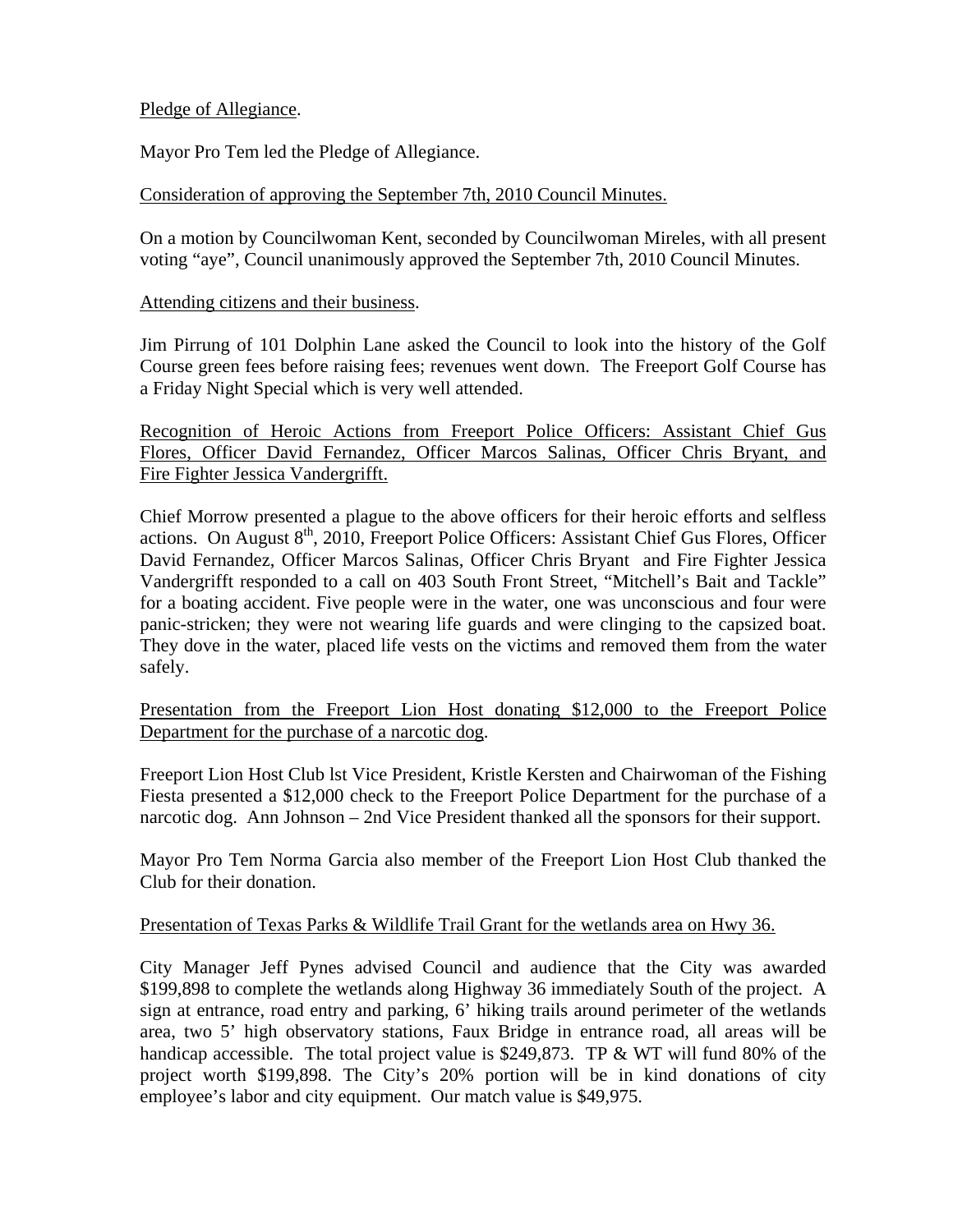**Public Hearing**: Angela Sunley with the General Land Office/Beach/Dune Team Leader discusses the Freeport Beach/Dune Plan.

Mayor Pro Tem Norma Garcia opened the Public Hearing at 6:20 p.m. Mr. Pynes stated this was the first step to adopt the Freeport Beach/Dune ordinance. There is a requirement to have a public hearing here and in Austin. Included in this plan is Freeport's lastest annexation and the updated version of the Freeport Beach/Dune Plan.

Joyce Adkins asked if the Bridge Harbor annexation was included the plan. Mr. Pynes stated it was.

Their being no further comments or question, Mayor Pro Tem Norma Garcia closed the Public Hearing at 6:23 p.m.

**Public Hearing**: Bruce Spitzengel, President of GrantWorks, Inc., discusses the Texas Community Development Block Grant (TxCDBG) Funds, non-housing Disaster Recovery Supplemental (DRS) Program. A requirement of the grant fund, application to rehabilitate the City's Central Lift Station.

Mayor Pro Tem Norma Garcia opened the Public Hearing at 6:23 p.m.

City Manager Jeff Pynes announced that the City of Freeport has been awarded \$554,001 from the Texas Community Development Block Grant (TxCDBG) to rehabilitate the City's central lift station. This public hearing is required for the grant process, to give the public an opportunity to review and provide comments on the proposed application to rehabilitate the City's Central Lift Station. Mr. Pynes felt the central lift station is a good asset to the infrastructure for the community.

Their being no further comments or question, Mayor Pro Tem Norma Garcia closed the Public Hearing at 6:24 p.m.

Consideration of authorizing the City Manager to complete a pedestrian sidewalk mobility project on Skinner from Ave. J. to 1702 Skinner, Freeport Oaks Apartments.

On a motion by Councilwoman Mireles, seconded by Councilwoman Kent, with all present voting "aye", Council unanimously approved to reagenda this item for further study.

Consideration of approving Resolution No. 2010-2244 appointing a representative for the Brazosport Water Authority.

On a motion by Councilwoman Mireles, seconded by Councilwoman Kent, with all present voting "aye", Council unanimously approved Resolution No. 2010-2244 appointing Stoney Burke as a representative to the Brazosport Water Authority.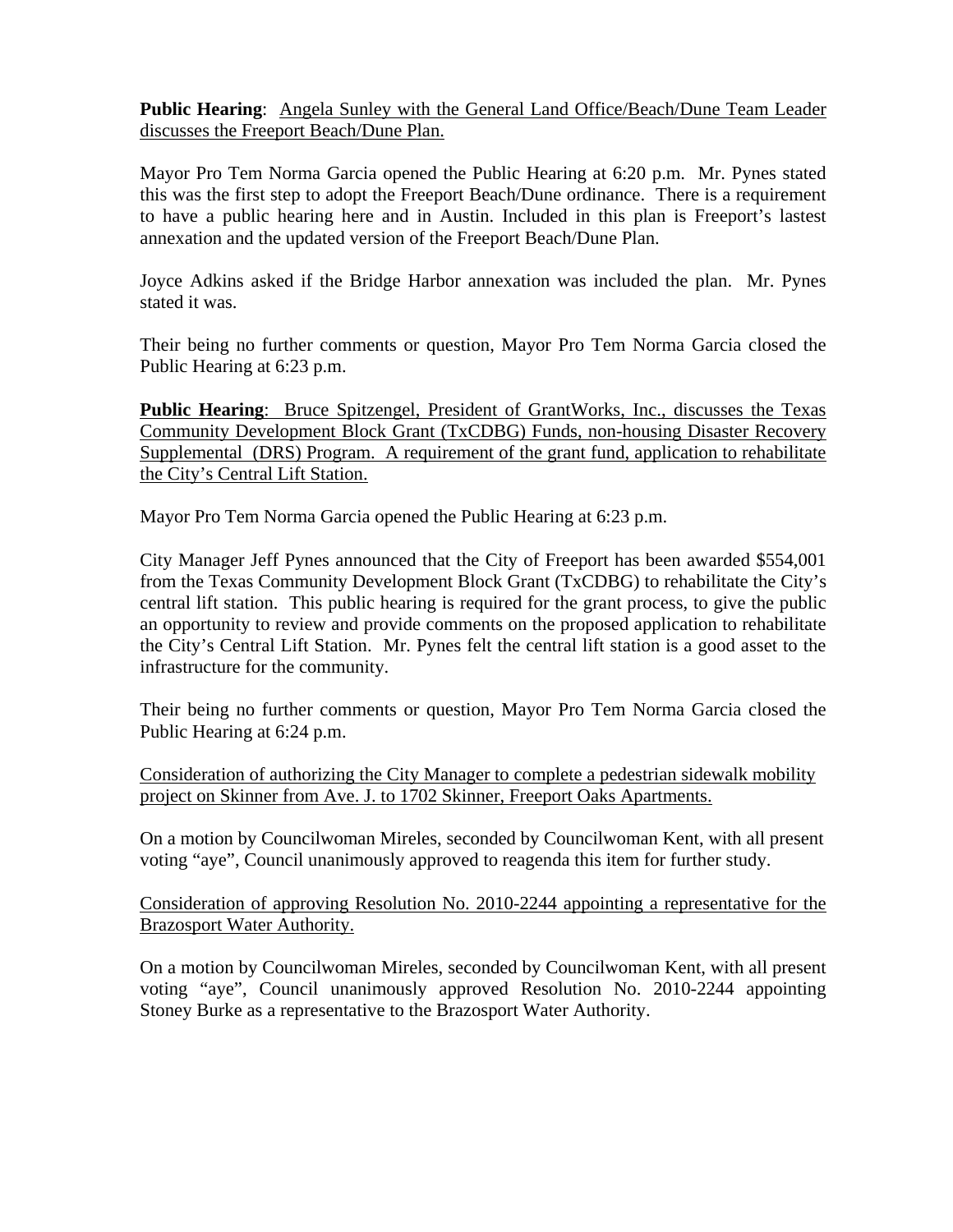Consideration of approving Resolution No. 2010-2245 approving the purchase of the Snow Building in Angleton, 500 North Chenango, Angleton, Texas by the Brazoria County Appraisal District.

On a motion by Councilwoman Kent, seconded by Councilwoman Mireles, with all present voting "aye", Council unanimously approved Resolution No. 2010-2245 approving the purchase of the Snow Building, 500 North Chenango, Angleton, Texas by the Brazoria County Appraisal District.

Consideration of Ordinance No. 2010-2259 adopting a tax rate for fiscal year 2010-2011 for the City of Freeport.

Councilwoman Kent motioned: "I move that property taxes be increased by the adoption of an ordinance levying ad valorem taxes for the City for the 2010 tax year at a total tax rate of \$0.708266". Councilwoman Mireles seconded the motion. A record vote such motion was duly adopted, the record vote being:

- Absent: Mayor McDonald
- Absent: Councilman Bolton
- For : Mayor Pro Tem Norma Garcia
- For : Councilwoman Mireles
- For : Councilwoman Kent.

Against: None

Consideration of Ordinance No. 2010-2260 amending the budget for fiscal year 2009- 2010.

On a motion by Councilwoman Kent, seconded by Councilwoman Mireles, with all present voting "aye", Council unanimously approved Ordinance No,. 2010-2260 amending the budget for fiscal year 2009-2010.

Consideration of setting a date for a Joint Public Hearing with the Planning Commission to discuss amending Section 155.023 Supplementary District Regulation and Exception (I) Parking and off-street loading areas and restoring item (10) back in the Code of Ordinances as originally written.

On a motion by Councilwoman Mireles, seconded by Councilwoman Kent, with all present voting "aye", Council unanimously approved October 18th, 2010 setting a date for a Joint Public Hearing with the Planning Commission to discuss amending Section 155.023 Supplementary District Regulation and Exception (I) Parking and off-street loading areas and restoring item (10) back in the Code of Ordinances as originally written.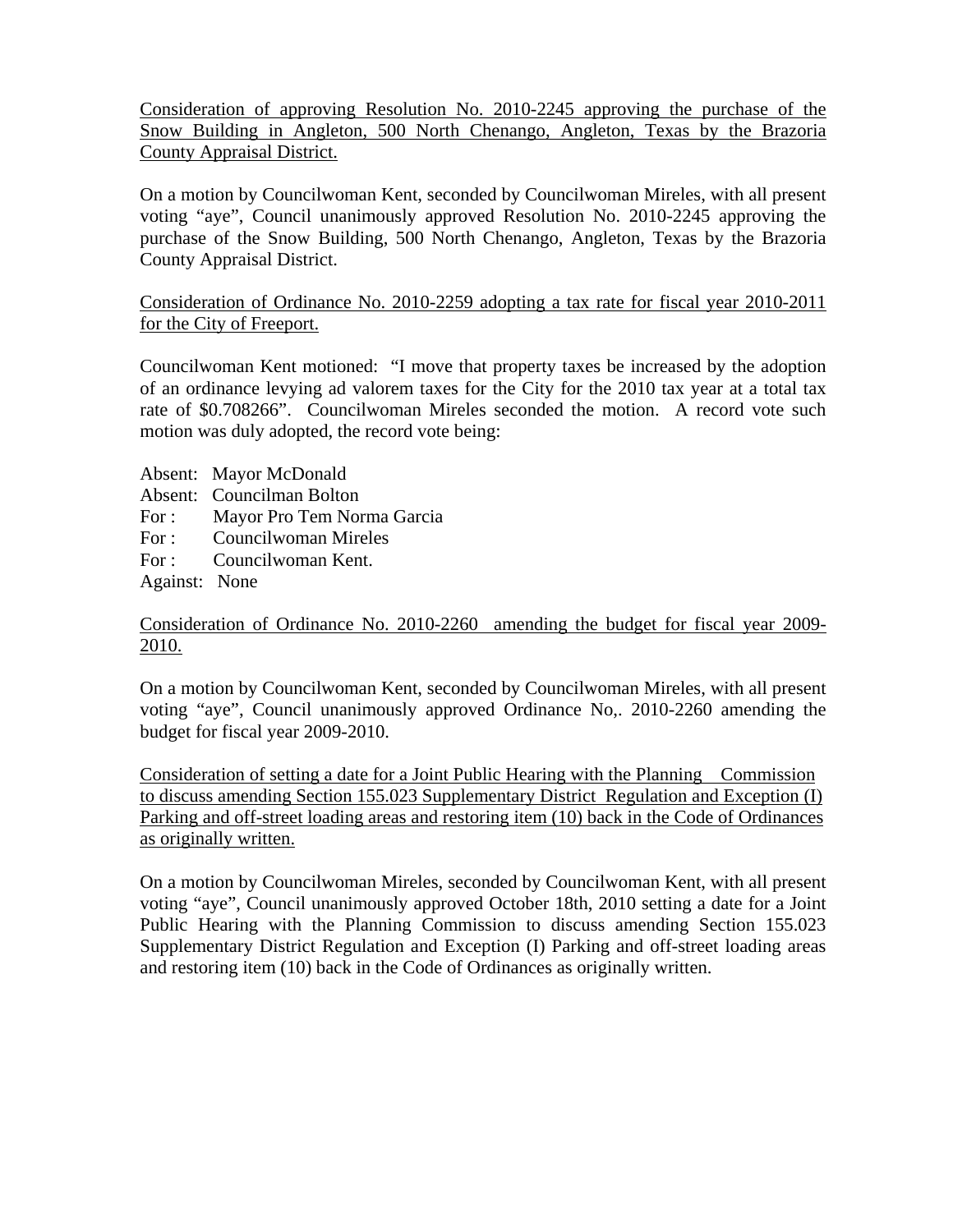Consideration of a request from the Fraternity of Eagles Aerie # 3111, to conduct a Turkey Shoot every Sunday from Noon to 4:00 p.m. beginning October 3rd and ending December 19th, 2010.

On a motion by Councilwoman Kent, seconded by Mayor Pro Tem Norma Garcia, with all present voting "aye", Council unanimously approved a request from the Fraternity of Eagles Aerie # 3111, to conduct a Turkey Shoot every Sunday from Noon to 4:00 p.m. beginning October 3rd and ending December 19th, 2010.

Consideration of voting for Board of Trustee Members to serve a six-year term on the Texas Municipal League Intergovernmental Risk Pool Board of Trustees.

On a motion by Councilwoman Mireles, seconded by Councilwoman Kent, with all present voting "aye", Council unanimously approved Sheyi I. Ipaye for Place 6, Lawanna Williams for Place 7, Gilbert Perales for Place 8, and Andres Garza for Place 9 to serve a six-year term on the Texas Municipal League Intergovernmental Risk Pool Board of Trustees.

## Consideration of designating a city elected official and an alternate to the Houston Galveston Area Council General 2011 Assembly.

On a motion by Councilwoman Kent, seconded by Mayor Pro Tem, with all present voting "aye", Council unanimously approved designating Councilwoman Mireles to the Houston Galveston Area Council General 2011 Assembly and Councilman Bolton as an alternate.

Consideration of contracting Kennemer, Masters & Lunsford, LLC, to perform the financial statement audit for year ending September 30, 2010.

On a motion by Councilwoman Mireles, seconded by Councilwoman Kent, with all present voting 'aye", Council unanimously approved to table this item to request for proposals.

Consideration of the approval of any action to be taken as a result of closed Executive Session.

No action taken

# Work Session:

# Discussion regarding an increase to city wrecker fees and services.

Chief of Police Tyrone Morrow researched the local police departments and sheriff office for fees on non consenting towing. He was approached by one of the wrecking establishments on raising the non consenting towing fees. Our fee is \$85.00 for nonconsent wrecker tow and \$20.00 per day for vehicle storage. The increase cost to maintain a business based on federal and state regulatory requirements have created undo hardship to the wrecking businesses. The consenting towing fee that is being adopted by the surrounding entities is \$130.00 flat fee and \$12.00 for 15 minutes increments, \$20.00 impoundment fee. This request for raising the towing fees is not unreasonable for the wrecker services.